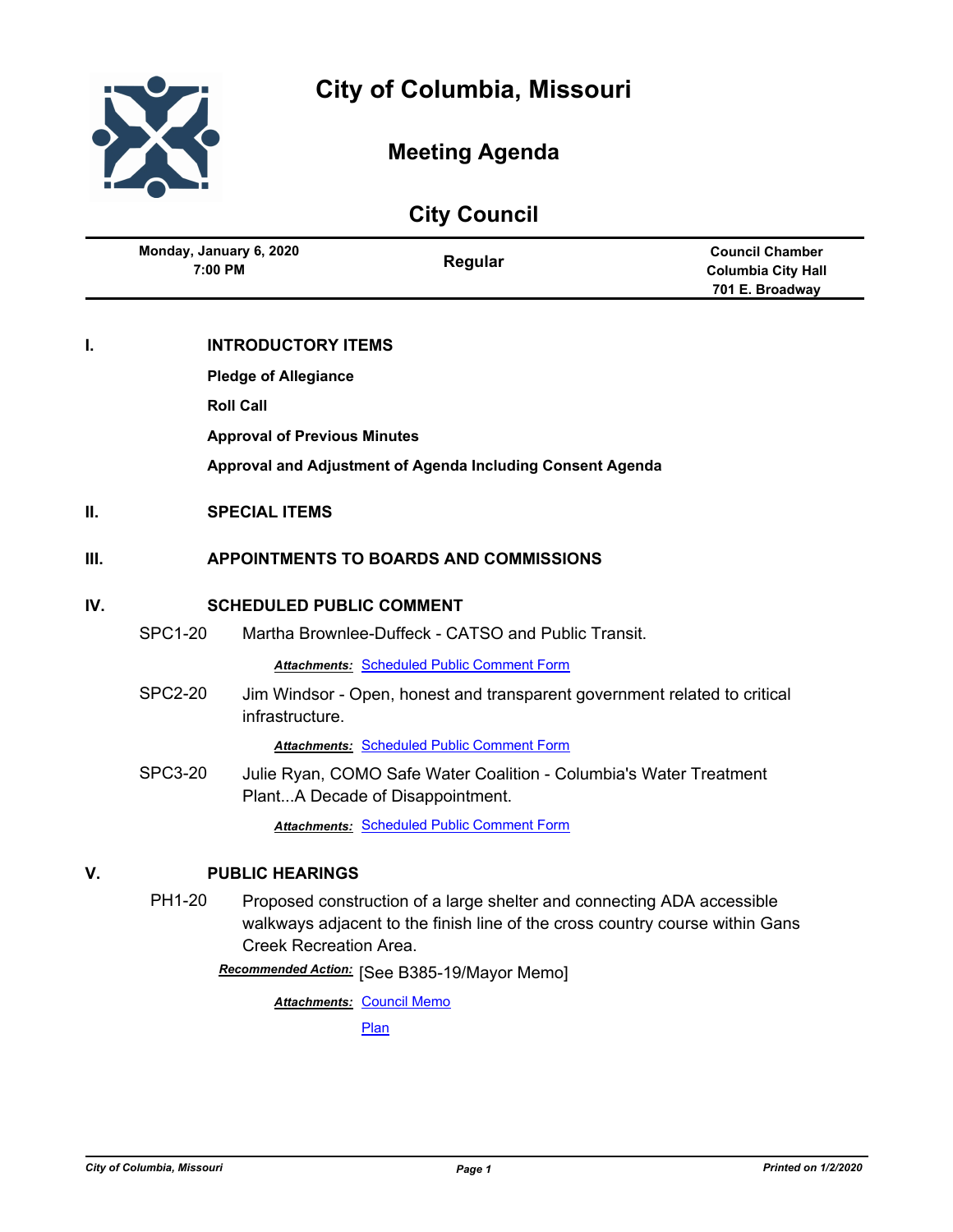B385-19 Authorizing construction of a large shelter and connecting ADA accessible walkways adjacent to the finish line of the cross country course within Gans Creek Recreation Area; calling for bids for a portion of the project through the Purchasing Division; amending the FY 2020 Annual Budget by appropriating funds.

[2nd Read & Vote/Mayor Memo] *Recommended Action:*

**Attachments: [Council Memo](http://gocolumbiamo.legistar.com/gateway.aspx?M=F&ID=d2b5541b-b04a-44ff-8de4-56c7a1c51753.docx)** [Plan Graphic](http://gocolumbiamo.legistar.com/gateway.aspx?M=F&ID=ae0b7464-329d-4fae-812c-271a15cb247b.pdf) **[Ordinance](http://gocolumbiamo.legistar.com/gateway.aspx?M=F&ID=9e18e678-846b-45ba-967f-c8b43762ced5.doc)** 

# **VI. OLD BUSINESS**

B390-19 Authorizing a memorandum of understanding with Boone County, Missouri relating to the transfer of ownership of the County Fairgrounds Property located east of Highway 63 and Oakland Gravel Road.

[2nd Read & Vote/Mayor Memo] *Recommended Action:*

**Attachments: [Council Memo](http://gocolumbiamo.legistar.com/gateway.aspx?M=F&ID=c197261c-267e-4552-a45a-747689d6da14.docx)** 

[Veterans United Facility Usage Agreement with Boone County](http://gocolumbiamo.legistar.com/gateway.aspx?M=F&ID=7f4c5b0c-da4a-4feb-9cca-bc660bd45e54.pdf) [UPS Facility Usage Agreement with Boone County](http://gocolumbiamo.legistar.com/gateway.aspx?M=F&ID=815bea69-e81f-4b91-a149-4f481fde07b2.pdf) **[Ordinance](http://gocolumbiamo.legistar.com/gateway.aspx?M=F&ID=3dcea0e7-37b6-477f-b613-1ef83697ab5c.doc)** [Attachment A to Ordinance](http://gocolumbiamo.legistar.com/gateway.aspx?M=F&ID=11c7a575-1c72-407d-a0b6-9adea776dc63.pdf)

# **VII. CONSENT AGENDA**

B384-19 Accepting a conveyance for temporary construction purposes.

Recommended Action: [2nd Read & Vote/Mayor Memo]

**Attachments: [Council Memo](http://gocolumbiamo.legistar.com/gateway.aspx?M=F&ID=34374bd5-24ac-47ed-b825-36b7b50c6737.docx)** 

**[Ordinance](http://gocolumbiamo.legistar.com/gateway.aspx?M=F&ID=f9309e7c-f651-421a-96e5-b0039873b693.doc)** 

B386-19 Authorizing an agreement for the purchase of services with Boone County, Missouri for the Teen Outreach Program (TOP).

Recommended Action: [2nd Read & Vote/Mayor Memo]

**Attachments: [Council Memo](http://gocolumbiamo.legistar.com/gateway.aspx?M=F&ID=c5ff3289-d260-4382-aec6-e68473179623.docx)** 

**[Ordinance](http://gocolumbiamo.legistar.com/gateway.aspx?M=F&ID=883a425e-738c-4800-bda9-7a3ffd9def8a.doc)** 

**[Exhibit A to Ordinance](http://gocolumbiamo.legistar.com/gateway.aspx?M=F&ID=a9b42033-18f2-40e1-8eea-b9bd9bc932ab.pdf)**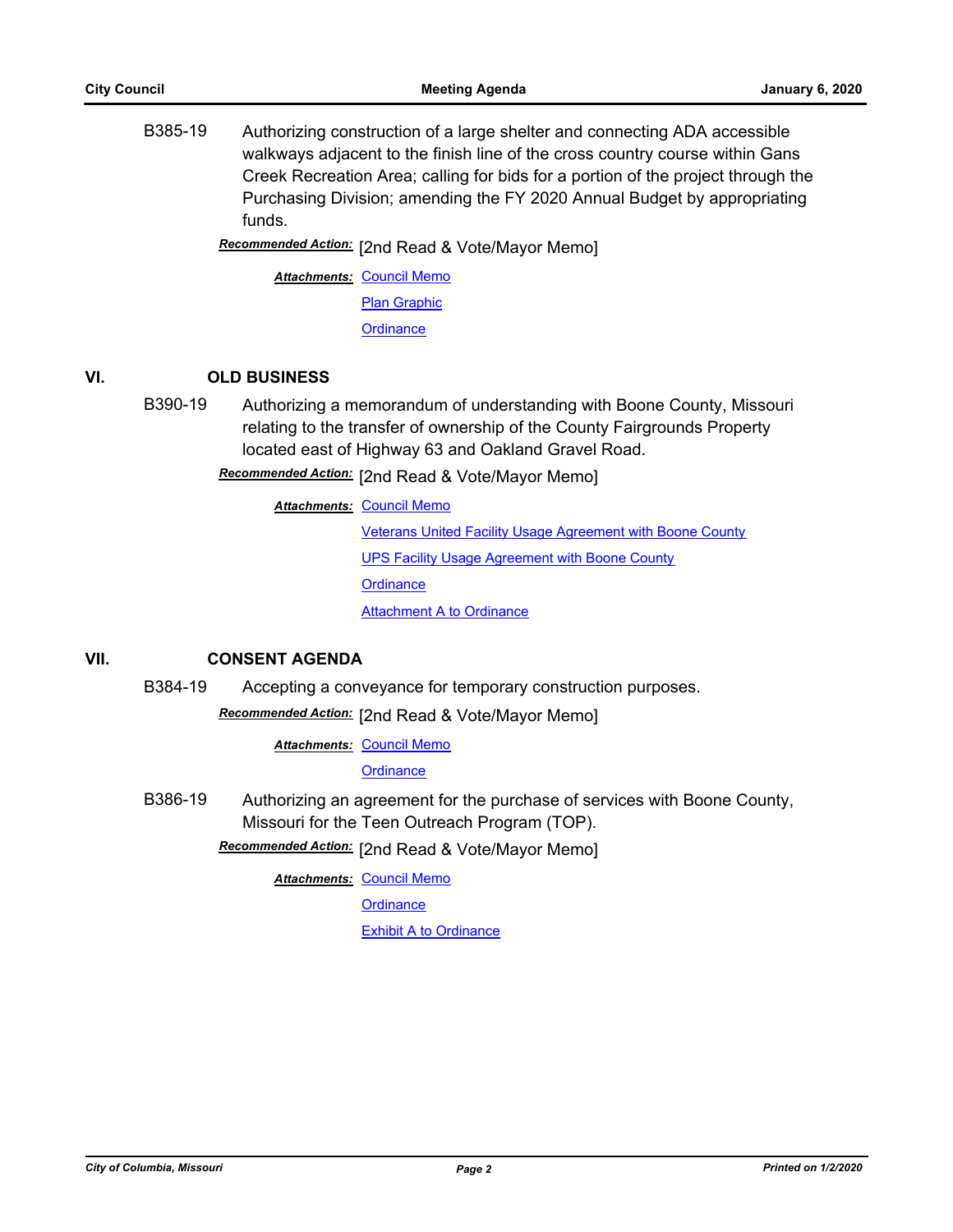B387-19 Authorizing an agreement for the purchase of services with Boone County, Missouri for development of the "Boone County Food Policy Council" for the creation of a food policy plan and educational resources; amending the FY 2020 Annual Budget by appropriating funds.

Recommended Action: [2nd Read & Vote/Mayor Memo]

**Attachments: [Council Memo](http://gocolumbiamo.legistar.com/gateway.aspx?M=F&ID=dbbc17bd-9045-4949-91ac-6cc19f1432fc.docx)** 

**[Ordinance](http://gocolumbiamo.legistar.com/gateway.aspx?M=F&ID=a90f6d70-dc3e-4af0-ac3c-178a09c63ad6.doc)** 

[Exhibit A to Ordinance](http://gocolumbiamo.legistar.com/gateway.aspx?M=F&ID=f7dbf455-e5ba-4e00-bb8b-b4a8ef12c229.pdf)

B388-19 Accepting grant funds from the United States Food and Drug Administration/Association of Food and Drug Officials for employee training for conformance with the FDA Retail Food Program Standards; amending the FY 2020 Annual Budget by appropriating funds.

Recommended Action: [2nd Read & Vote/Mayor Memo]

**Attachments: [Council Memo](http://gocolumbiamo.legistar.com/gateway.aspx?M=F&ID=fe5cfa1b-aac7-4880-b02c-4a2c8d1a9b4f.docx)** 

[Letter from FDA/AFDO Relating to the Retail Standards Grant Program](http://gocolumbiamo.legistar.com/gateway.aspx?M=F&ID=885f12ee-25dc-4fdf-91df-93708ce6347f.pdf) **[Ordinance](http://gocolumbiamo.legistar.com/gateway.aspx?M=F&ID=fd009632-1c77-4781-98ee-ad3d2a29a7d8.doc)** 

- B389-19 Accepting grant funds from the United States Food and Drug Administration/Association of Food and Drug Officials for verification audits associated with continuing conformance with the FDA Retail Food Program Standards; amending the FY 2020 Annual Budget by appropriating funds.
	- Recommended Action: [2nd Read & Vote/Mayor Memo]

**Attachments: [Council Memo](http://gocolumbiamo.legistar.com/gateway.aspx?M=F&ID=2187c7be-4746-4a6d-ba36-6a114c41231b.docx)** 

[Letter from FDA/AFDO Relating to Verification Audits of Standards](http://gocolumbiamo.legistar.com/gateway.aspx?M=F&ID=0aec0872-0190-49b7-b502-0e8d0c87c2e5.pdf)

**[Ordinance](http://gocolumbiamo.legistar.com/gateway.aspx?M=F&ID=d1087955-c9fa-47ad-8c4c-12c0b2144335.doc)** 

B391-19 Amending Chapter 14 of the City Code to establish a central business district special event venue loading zone; waiving the annual payment of fees for The Atrium loading zone.

**Recommended Action:** [2nd Read & Vote/Mayor Memo]

**Attachments: [Council Memo](http://gocolumbiamo.legistar.com/gateway.aspx?M=F&ID=bf4bcad3-84f0-4b53-a6d2-a9f77e8a8b67.docx)** 

[Attachment A -Parker Atrium Building Loading Zone Application](http://gocolumbiamo.legistar.com/gateway.aspx?M=F&ID=10a3286d-c3d3-40ca-a785-30d4b6a23d97.pdf) **[Ordinance](http://gocolumbiamo.legistar.com/gateway.aspx?M=F&ID=9c624ae0-7510-44e8-8881-76f8944828d6.doc)**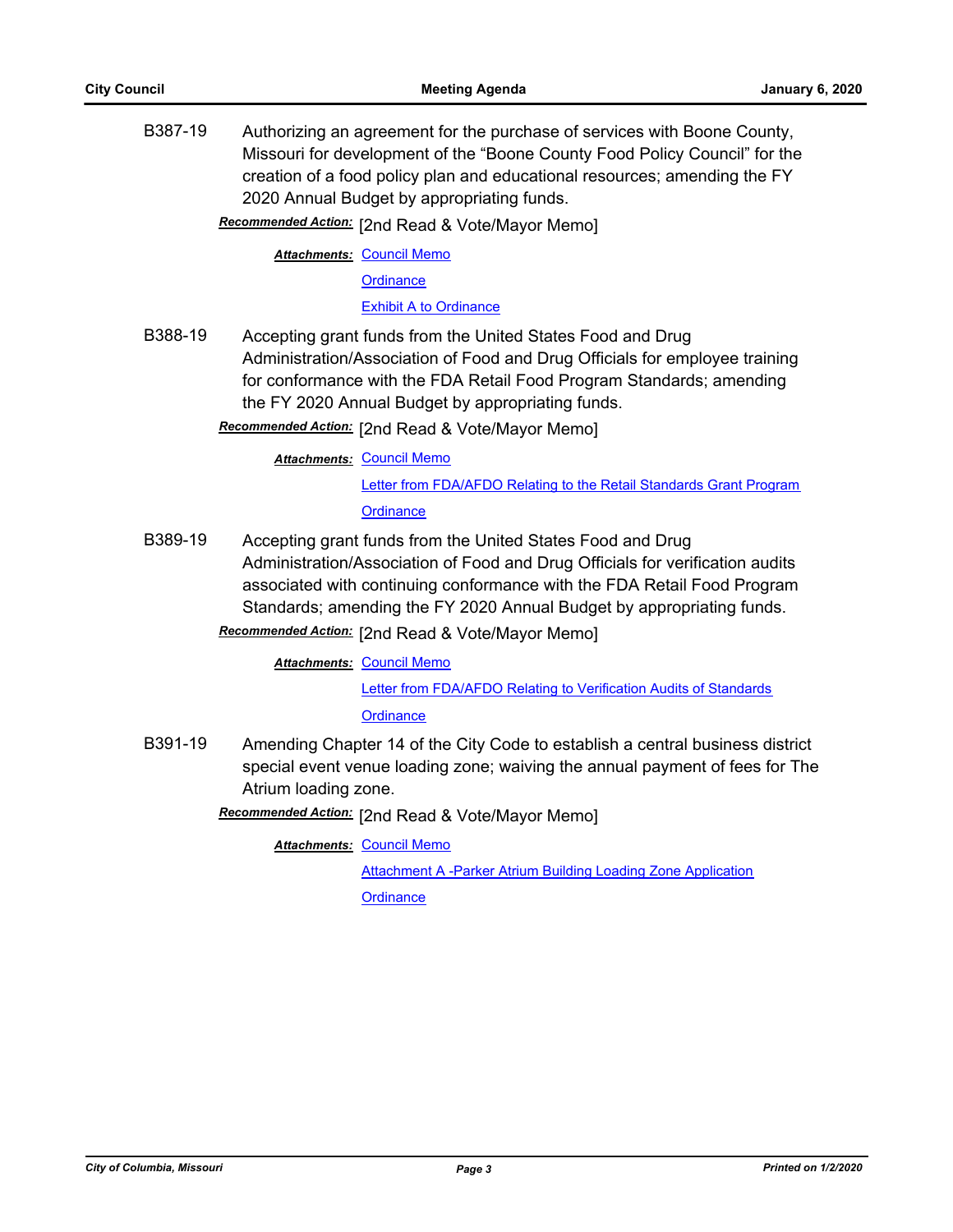R1-20 Approving the Preliminary Plat for "Chapel Hill Meadows Plat 2" located on the northeast corner of Chapel Hill Road and Louisville Drive intersection (Case No. 14-2020).

# **Recommended Action:** [Read & Vote/Mayor Memo]

**Attachments: [Council Memo](http://gocolumbiamo.legistar.com/gateway.aspx?M=F&ID=b160a6c6-0ca2-4fd0-9a97-bcdce3d14cd2.docx)** 

[Staff Report to Planning and Zoning Commission](http://gocolumbiamo.legistar.com/gateway.aspx?M=F&ID=f5862d1a-e8b0-4539-8519-99cc8f3aa3c4.docx) [Attachment to PZC Report-Existing Chapel Hill Meadows Final Plat](http://gocolumbiamo.legistar.com/gateway.aspx?M=F&ID=36cf90f3-0700-429f-94c8-e37c16c6d07f.pdf) [Locator Maps](http://gocolumbiamo.legistar.com/gateway.aspx?M=F&ID=ced6d9cd-8e95-4fab-99a5-10f757da1f88.pdf) [Preliminary Plat](http://gocolumbiamo.legistar.com/gateway.aspx?M=F&ID=b0e527cc-c86a-49bf-8241-9a4caa52b4b7.pdf) [Minute Excerpts from PZC Meeting](http://gocolumbiamo.legistar.com/gateway.aspx?M=F&ID=6bbe866a-3206-4b30-9e55-4220a1ba4ba3.docx) **[Resolution](http://gocolumbiamo.legistar.com/gateway.aspx?M=F&ID=c81abcf8-06e1-448b-84a9-69e9075762e9.doc)** 

### **VIII. NEW BUSINESS**

#### **IX. INTRODUCTION AND FIRST READING**

B1-20**\*** Calling a municipal election for Council Members for Wards 1 and 5. **Recommended Action:** [Intro & 1st Read/Mayor Memo]

**Attachments: [Council Memo](http://gocolumbiamo.legistar.com/gateway.aspx?M=F&ID=be055849-95bf-4d43-9d64-b12c603b864a.docx)** 

**[Ordinance](http://gocolumbiamo.legistar.com/gateway.aspx?M=F&ID=23bf7c3a-dbea-4eb3-966f-3829f563ad7b.doc)** 

**[Exhibit A to Ordinance](http://gocolumbiamo.legistar.com/gateway.aspx?M=F&ID=f6e77e91-2c8a-410e-bbe0-8147528f6c28.doc)** 

B2-20 Granting the issuance of a conditional use permit to TKG St. Peters Shopping Center LLC to allow the establishment of a drive-up facility (restaurant) on property located at 201 S. Providence Road in the M-DT (Mixed-Use Downtown) zoning district; providing a severability clause (Case No. 06-2020).

[Intro & 1st Read/Mayor Memo] *Recommended Action:*

**Attachments: [Council Memo](http://gocolumbiamo.legistar.com/gateway.aspx?M=F&ID=85340038-4d56-4945-8bc6-0681469fe49f.docx)** 

[Staff Report to Planning and Zoning Commission](http://gocolumbiamo.legistar.com/gateway.aspx?M=F&ID=6e4e2523-7449-471a-bd65-4eaa65c09e6c.docx)

[Attachment to PZC Report-Conceptual Site Plan](http://gocolumbiamo.legistar.com/gateway.aspx?M=F&ID=3566dda9-780e-469f-aa51-7f817bb682e6.pdf)

[Attachment to PZC Report-Supporting Documentation from Applicant](http://gocolumbiamo.legistar.com/gateway.aspx?M=F&ID=0f7729cd-0ae6-4c9c-9d0d-881f16751e89.docx)

[Attachment to PZC Report-M-DT Regulating Plan](http://gocolumbiamo.legistar.com/gateway.aspx?M=F&ID=414ed5dd-b7c6-472c-a873-58b9bfc4e7b2.pdf)

[Attachment to PZC Report-Providence Road Policy Resolution \(2005\)](http://gocolumbiamo.legistar.com/gateway.aspx?M=F&ID=13687f03-ba81-4b50-aa0e-465d9f2bea06.pdf)

[Locator Maps](http://gocolumbiamo.legistar.com/gateway.aspx?M=F&ID=15964011-2c60-4cf9-b1f0-9a17bd9c523d.pdf)

[Excerpts from Minutes](http://gocolumbiamo.legistar.com/gateway.aspx?M=F&ID=b3bb1f77-8d95-4a33-b2cf-fab6ac175c9a.docx)

**[Ordinance](http://gocolumbiamo.legistar.com/gateway.aspx?M=F&ID=88536a4f-d703-4c6d-bb84-3b0dfb171587.doc)** 

[Exhibit A to Ordinance](http://gocolumbiamo.legistar.com/gateway.aspx?M=F&ID=cf64837a-381c-455c-8d75-bd72a884eac8.docx)

[Exhibit B to Ordinance](http://gocolumbiamo.legistar.com/gateway.aspx?M=F&ID=844fe83d-3829-4331-b510-a60f4e9cd98f.pdf)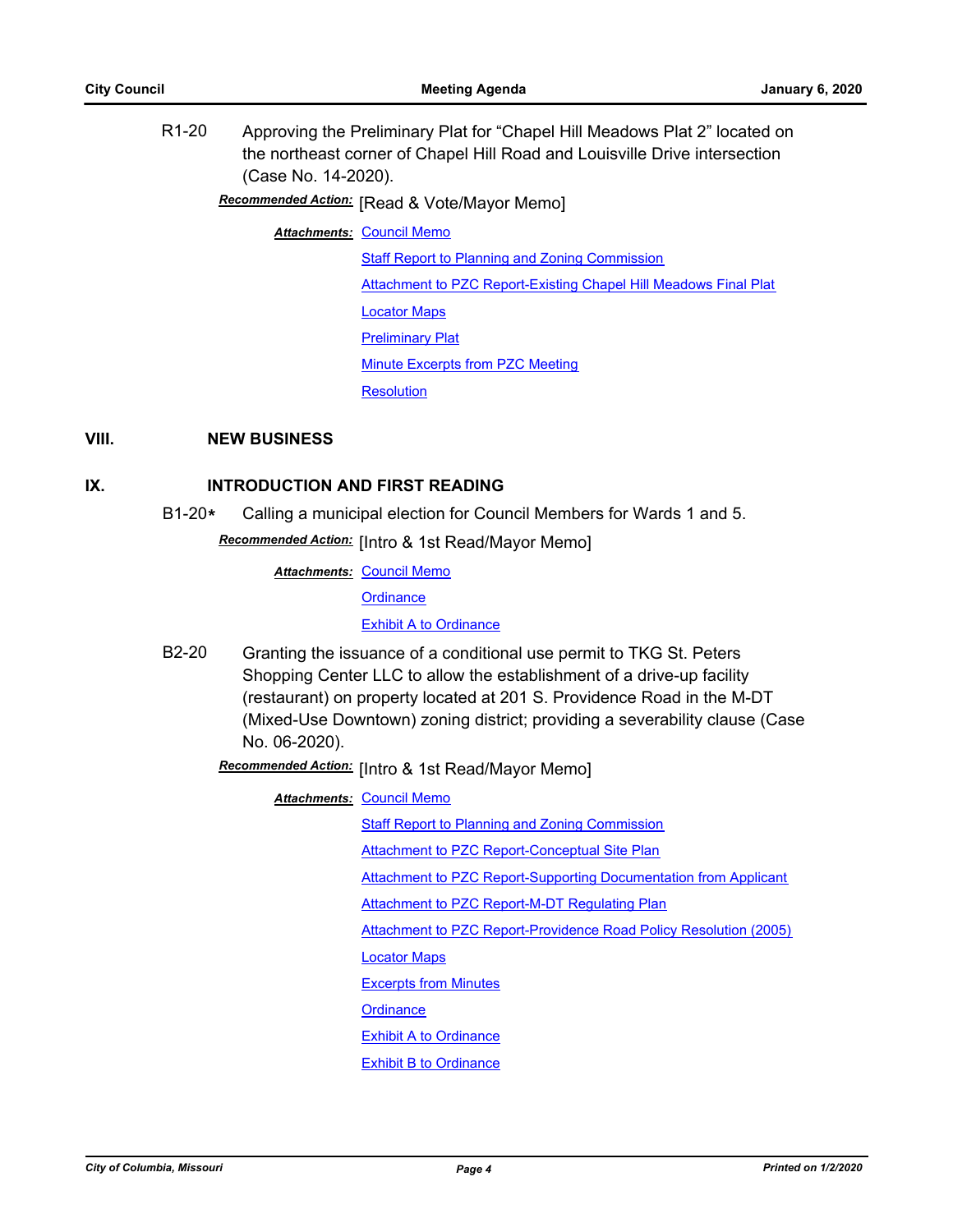B3-20**\*** Approving the Final Plat of "Ripley Street Subdivision" located on the northeast corner of the intersection of Ripley Street and Richardson Street (300 and 302 Ripley Street); authorizing a performance contract (Case No. 236-2019).

Recommended Action: [Intro & 1st Read/Mayor Memo]

**Attachments: [Council Memo](http://gocolumbiamo.legistar.com/gateway.aspx?M=F&ID=b1d4dc9a-4b2d-417b-a0ff-6d8d29ef35ae.docx)** [Locator Maps](http://gocolumbiamo.legistar.com/gateway.aspx?M=F&ID=6f57cca3-f954-4959-9064-48ef3fb95c04.pdf) [Final Plat](http://gocolumbiamo.legistar.com/gateway.aspx?M=F&ID=c25a2726-6d04-4dea-9bb6-dc6f69f97381.pdf) **[Ordinance](http://gocolumbiamo.legistar.com/gateway.aspx?M=F&ID=a84c1918-7eb8-4e3c-bb5e-6b814dd7e7fd.doc)** [Exhibit A to Ordinance](http://gocolumbiamo.legistar.com/gateway.aspx?M=F&ID=72b9f60f-04d7-4806-bb54-a3fac5ed6b06.pdf)

B4-20**\*** Approving the Final Plat of "Liberty Square - Plat 5," located on the southwest corner of Penn Terrace and Creekwood Parkway (Case No. 11-2020).

Recommended Action: [Intro & 1st Read/Mayor Memo]

**Attachments: [Council Memo](http://gocolumbiamo.legistar.com/gateway.aspx?M=F&ID=9fcfdcde-b146-4f6c-a7d1-1833359fbed0.docx)** 

[Locator Maps](http://gocolumbiamo.legistar.com/gateway.aspx?M=F&ID=04a1876b-dbea-4ec9-8e98-fc54af407f61.pdf)

[Final Plat](http://gocolumbiamo.legistar.com/gateway.aspx?M=F&ID=33bed345-9b3e-4abc-81f1-9a5c93f6d9f7.pdf)

**[Ordinance](http://gocolumbiamo.legistar.com/gateway.aspx?M=F&ID=81c8a9c3-ba53-44fa-8ff4-0357be56a5e7.doc)** 

B5-20**\*** Authorizing an agreement with The Curators of the University of Missouri, on behalf of its Veterinary Medical Teaching Hospital, for emergency veterinary services.

**Recommended Action:** [Intro & 1st Read/Mayor Memo]

**Attachments: [Council Memo](http://gocolumbiamo.legistar.com/gateway.aspx?M=F&ID=88232c57-6eb6-483a-9cb9-7d2e8c547c32.docx)** 

**[Ordinance](http://gocolumbiamo.legistar.com/gateway.aspx?M=F&ID=cd4a55d7-f317-4dff-b919-d24f93b28946.doc)** 

[Exhibit A to Ordinance](http://gocolumbiamo.legistar.com/gateway.aspx?M=F&ID=323bac9f-8176-40a4-a28b-8dad8a97d984.pdf)

B6-20**\*** Amending the FY 2020 Annual Budget by appropriating funds for the Share the Light Program for the purchase of smoke alarms and carbon monoxide alarms to be distributed to low income residents.

Recommended Action: [Intro & 1st Read/Mayor Memo]

**Attachments: [Council Memo](http://gocolumbiamo.legistar.com/gateway.aspx?M=F&ID=c2326f03-1d2a-4449-9a8f-16db213880f5.docx)** 

**[Ordinance](http://gocolumbiamo.legistar.com/gateway.aspx?M=F&ID=14c198b8-defb-4732-9387-9a0eab957d93.doc)** 

B7-20**\*** Accepting donated funds for the Parks and Recreation Department's Holiday Toys for Columbia's Youth Program; amending the FY 2020 Annual Budget by appropriating funds.

Recommended Action: [Intro & 1st Read/Mayor Memo]

**Attachments: [Council Memo](http://gocolumbiamo.legistar.com/gateway.aspx?M=F&ID=1c900aff-8304-4ed6-a74d-4161e40e7111.docx)** 

**[Ordinance](http://gocolumbiamo.legistar.com/gateway.aspx?M=F&ID=5f9274d1-7914-4671-84c4-668944ce537c.doc)**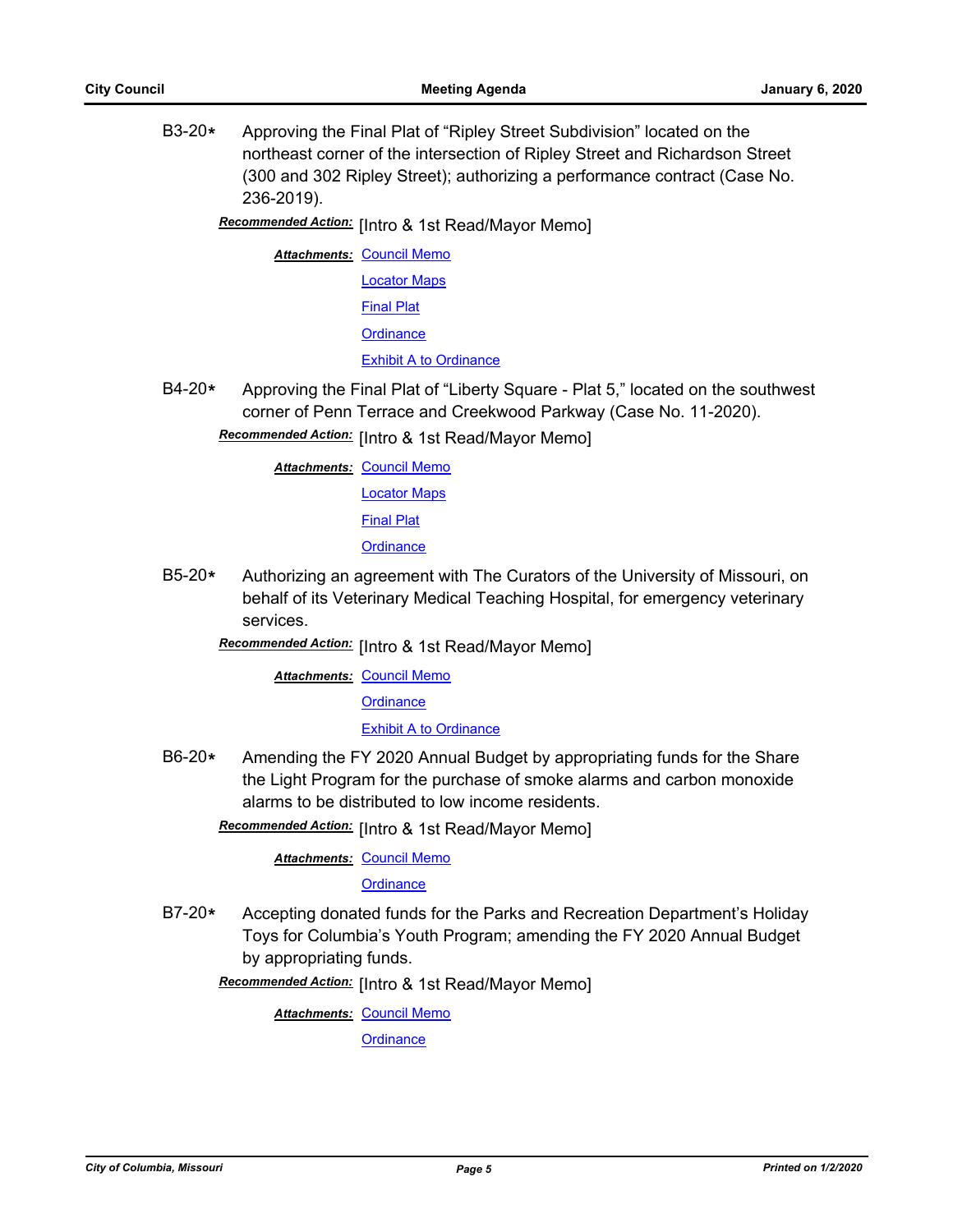B8-20**\*** Accepting donations for various Parks and Recreation Department programs; amending the FY 2020 Annual Budget by appropriating funds. Recommended Action: [Intro & 1st Read/Mayor Memo]

**Attachments: [Council Memo](http://gocolumbiamo.legistar.com/gateway.aspx?M=F&ID=e91d74bc-8715-41eb-83b6-ad81f0ee64f9.docx)** 

#### **[Ordinance](http://gocolumbiamo.legistar.com/gateway.aspx?M=F&ID=9da8b8e9-2136-40ca-95fb-6ca14d207d43.doc)**

B9-20 Amending Chapter 14 of the City Code as it relates to parking violations; repealing Section 14-616 and amending Chapter 15 to repeal and re-enact in place thereof a new Section 15-19 relating to Municipal Court costs.

**Recommended Action: [Intro & 1st Read/Mayor Memo]** 

**Attachments: [Council Memo](http://gocolumbiamo.legistar.com/gateway.aspx?M=F&ID=2b9ea727-ac7d-4d3f-9296-a87af02da379.docx)** 

#### **[Ordinance](http://gocolumbiamo.legistar.com/gateway.aspx?M=F&ID=ece48f9a-b39d-4d57-bd21-872750acac5f.doc)**

**\*Non-zoning related introductory item that may be included on a future agenda as a consent item. Any such item can be removed from the consent agenda and placed under old business or new business at the request of a council member or any other interested person. The request must be made at the beginning of the council meeting at which the council bill or resolution is scheduled to be acted upon.** 

**\*\*Zoning related introductory item that may be included on a future agenda as a consent item. Any such item can be removed from the consent agenda and placed under old business at the request of a council member or any other interested person. The request must be made to the city clerk before noon on the Wednesday before the council meeting at which the council bill is scheduled to be considered for passage.**

**Non-asterisk items are expected to be included in a future agenda as a public hearing or an old business item.**

# **X. REPORTS**

REP1-20 Correspondence from the Downtown Columbia Leadership Council regarding proposed changes to membership and duties.

**Recommended Action:** [Memo]

Attachments: [Memo from DLC](http://gocolumbiamo.legistar.com/gateway.aspx?M=F&ID=b8edd67a-2a7d-4ebe-827a-e0467f7275f8.pdf)

#### [Establishing Legislation for the DLC](http://gocolumbiamo.legistar.com/gateway.aspx?M=F&ID=a52b8b0b-d65a-4d8b-bf26-f87495a9a2b3.pdf)

REP2-20 Downtown Community Improvement District (CID) Board of Directors - Annual Membership and Membership Change due to a Resignation. **Recommended Action: [Memo]** 

> Attachments: [Correspondence from the Downtown CID](http://gocolumbiamo.legistar.com/gateway.aspx?M=F&ID=1d95cabb-7414-4eae-a6ab-8e74a88cb7fe.pdf) [Letter in Response to the Downtown CID](http://gocolumbiamo.legistar.com/gateway.aspx?M=F&ID=cb14a9f9-d22e-483e-886f-7a05c8e20515.pdf)

## **XI. GENERAL COMMENTS BY PUBLIC, COUNCIL AND STAFF**